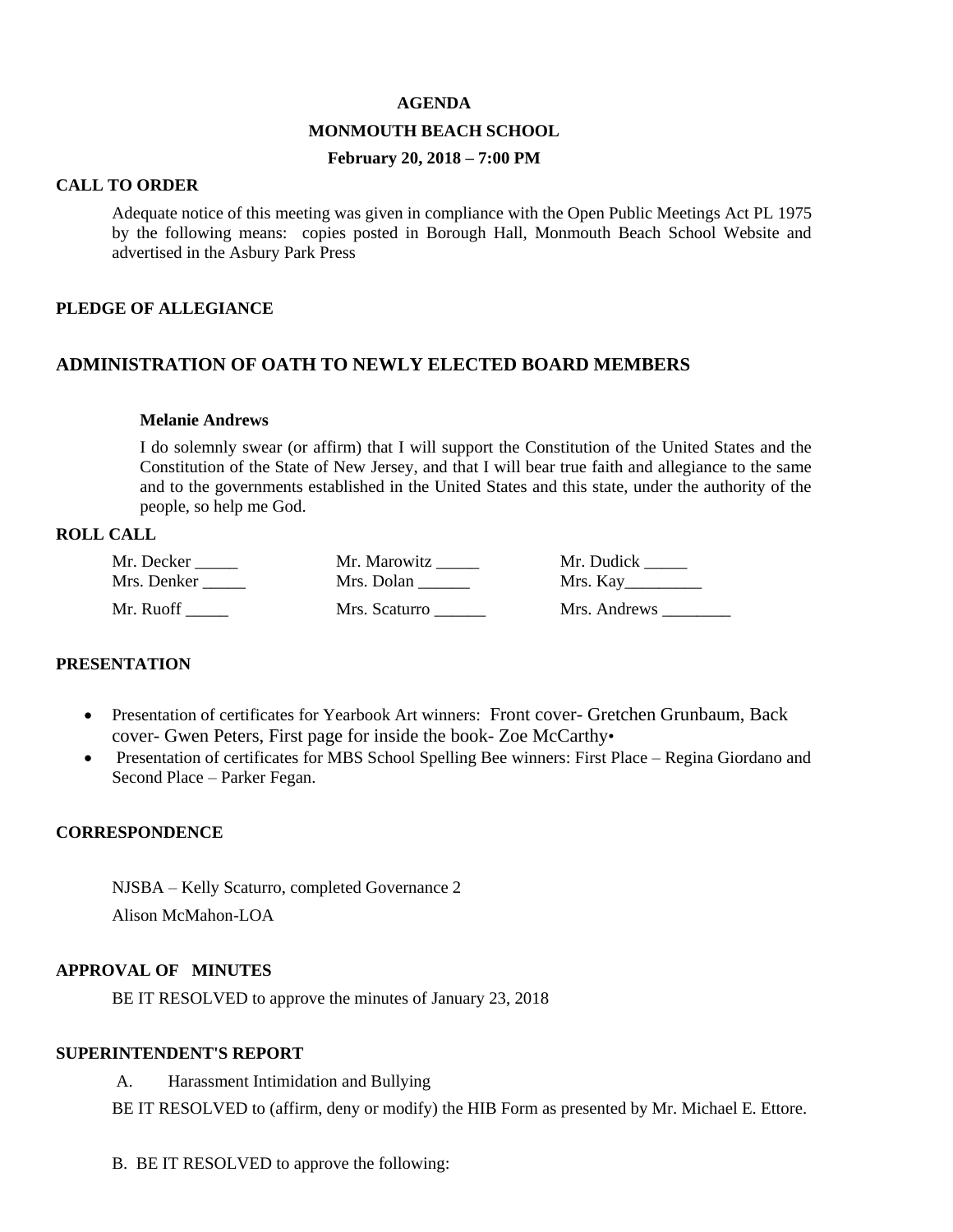### **STATISTICAL INFORMATION**

### **Student Enrollment as of January 31, 2018**

| Preschool                              |       | 16        |
|----------------------------------------|-------|-----------|
| Kindergarten                           |       | 22        |
| Grade 1                                |       | 19        |
| Grade 2                                |       | 25        |
| Grade 3                                |       | 17        |
| Grade 4 - 1                            |       | 13        |
| Grade 4 - 2                            |       | 14        |
| Grade $5 - 1$                          |       | 14        |
| Grade 5 - 2                            |       | 16        |
| Grade 6 - 1                            |       | 14        |
| Grade $6 - 2$                          |       | 15        |
| Grade 7 - 1                            |       | 13        |
| Grade 7 - 2                            |       | 12        |
| Grade 8 - 1                            |       | 19        |
| Grade 8 - 2                            |       | <u>19</u> |
|                                        | Total | 247       |
| Special Education (Out of District): 2 |       |           |

# One student in the following placements:

Oceanport Schools (1)

#### Harbor School (1)

Student Attendance

| September               | 98%   | February |
|-------------------------|-------|----------|
| October                 | 97%   | March    |
| November                | 94%   | April    |
| December                | 94.5% | May      |
| January                 | 92.5% | June     |
| <b>Staff Attendance</b> |       |          |
| September               | 98.5% | February |
| October                 | 97.5% | March    |
| November                | 97.5% | April    |
| December                | 93.5% | May      |
| January                 | 96.5% | June     |

#### Fire Drills

January 26, 2018 at 2:10 p.m. **Security Drill** Lockdown – January 17, 2018 at 2:00 p.m.

## **PUBLIC DISCUSSION**

In compliance with Open Public Meetings Act PL 1975, Chapter 10:4-12 subsection b, - A public body may exclude the public only from that portion of a meeting at which the public body discusses any matter involving the employment, appointment, termination of employment, terms and conditions of employment evaluation of the performance of promotion or discipline of any specific prospective public officer or employees or current public offer or employee employed or appointed by the public body, unless all the individual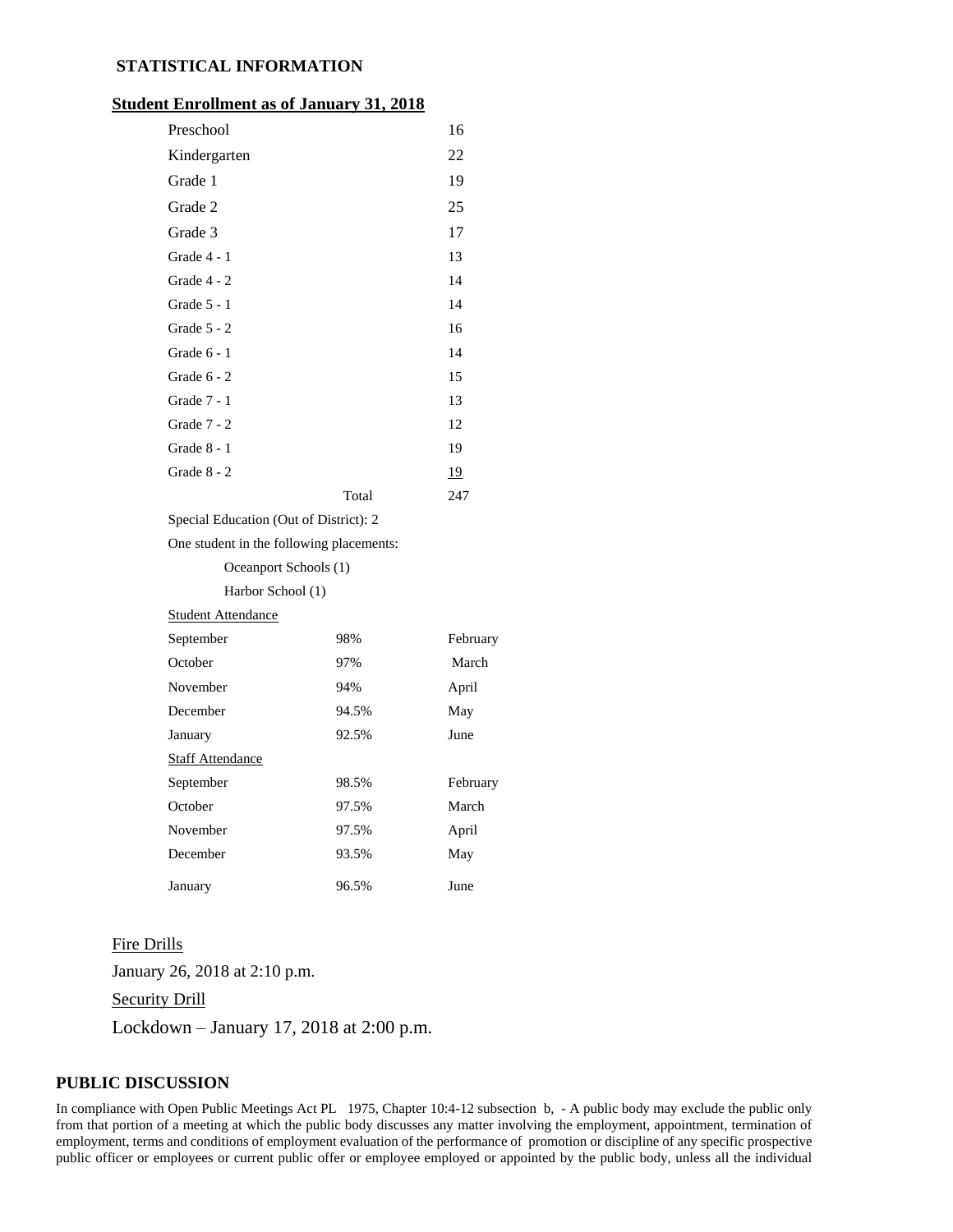employees or appointees whose rights could be adversely affected request in writing that such matter or matters be discussed at a public meeting. As per Board Bylaws, 0167, public participation in Board Meetings, such remarks are to be limited to five minutes duration. The Board of Education, though affording the opportunity for members of the public to comment will not engage and/or make remarks concerning matters of student confidentiality and/or matters of personnel wherein employees of the District have not been given notice of the Board's intent to discuss their terms and conditions of employment. Members of the public are reminded that though they are afforded the opportunity to address the Board, they are not given license to violate the laws of slander. Comments made by members of the public that are not in keeping with the orderly conduct of a public meeting will be asked to yield the floor and if they fail to do so may be subject to charges under New Jersey statues associated with disruption of a public meeting.

# **PTO UPDATE**

## **FINANCE**

Chair: Karen Dolan

Leo Decker, Ken Marowitz, Melanie Andrews

A. BE IT RESOLVED to approve the following financial report Report of the Board Secretary – January 31, 2018

Cash Balances:

| Fund 10 |     | \$2,607,097.75 |
|---------|-----|----------------|
| Fund 20 | \$. | 45,831.14      |
| Fund 30 | \$  | 52,613.15      |
| Fund 40 | \$  | 196,500.00     |
| Fund 50 | \$  | 3,146.93       |
| Fund 60 | \$  | 94,709.67      |

- Reconciliation Report for January
- Monthly transfer report
- January bill list in the amount of \$103,486.38
- Payroll report for January

In accordance with the reports attached:

Pursuant to NJAC 6:l20-2.13(d), I certify as of January 31, 2018, no budgetary line item account has been over expended in violation of NJAC 6:20-22.13 (ad). I hereby certify that all of the above information is correct.

## Board Certification:

Pursuant to NJAC 6:20-2.3 (e), we certify that as of January 31, 2018 after review of the Secretary's Monthly Report and upon consultation with the appropriate district officials, that to the best of our

knowledge, no major account or fund has been over expended in violation of NJAC 6:230-22.13(b) and that sufficient funds are available to meet the district's financial obligations for the remainder of the fiscal year.

> B. BE IT RESOLVED to approve the following payments for the February 5, 2018 Staff Professional Development Day at Shore Regional High School:

Adam Lindstrom - Digital Assessment Tools Including Quizlet and Socrative - \$150 (Monmouth Beach School District's portion)

Jeffrey Dreisbach - Using Your Voice to Facilitate Student Engagement - \$250 (Monmouth Beach School District's portion)

Lotus Lounge Yoga - Calming Strategies and Techniques for the Classroom Teacher - \$600 (Monmouth Beach School District's portion)

Pearson - Technical Support for the enVisionmath2.0 Digital Dashboard - \$630 (Monmouth Beach School District's portion)

Teach 2 Teach LLC - Classroom Strategies and Techniques to Facilitate Growth Mindset Among Students - \$150 (Monmouth Beach School District's portion)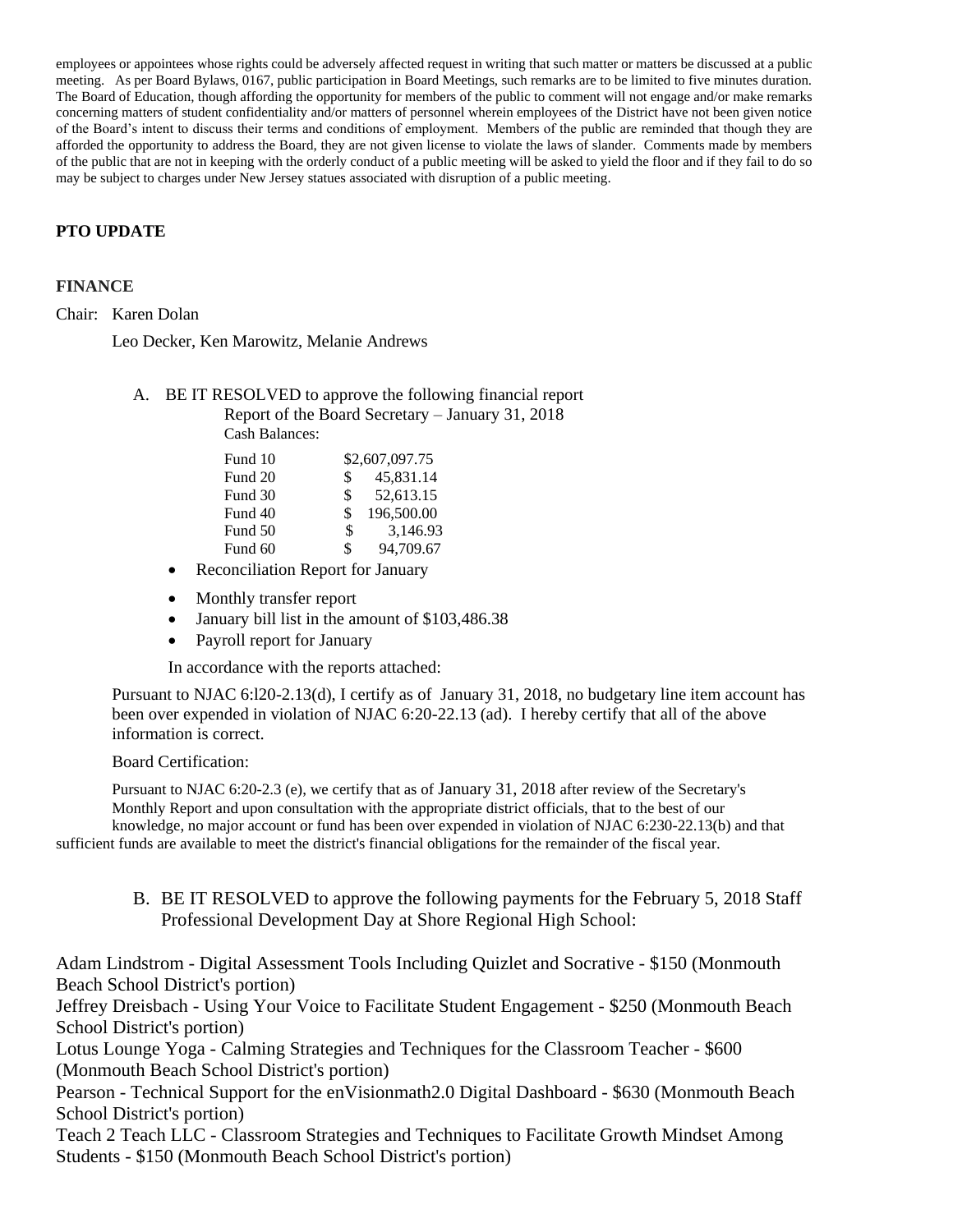## **PERSONNEL**

Chair: Kelly Scaturro

Kathy Denker, Chris Dudick, Barbara Kay

- BE IT RESOLVED to rescind the following resolutions:
	- Jessica Auriemma from Monmouth University to complete 20 hours of field placement in the classroom with Mrs. Amy Hall for Art.
	- Jessica Clark to attend the Boston trip for the 2017-2018 school year.
- BE IT RESOLVED to approve the following:
	- Nicholas Mahoney as the MBS boys' baseball coach for the 2017-2018 school year at Year 1 of the MBTA Extracurricular Stipend.
	- Eileen Herron as the MBS girls' softball coach for the 2017-2018 school year at the Year 4 of the MBTA Extracurricular Stipend pending transfer of criminal history background check.
	- Alison McMahon to begin her maternity leave on April 26, 2018 with three sick days and unpaid leave/disability beginning May 1, 2018 with an anticipated return date of September 1, 2018.
	- Paige Behringer, senior at Biotech High School, to complete a 1-month unpaid Science based internship (5/16/18 - 6/15/18) under the supervision of Mrs. Doreen Silakowski.
	- Jacki Fuchs to attend the Boston trip for the 2017-2018 school year.

# **CURRICULUM AND INSTRUCTION**

Chair: Kathy Denker

Kelly Scaturro, Chris Dudick, Barbara Kay

- **A.** BE IT RESOLVED to approve the following teacher workshops/Professional Development days:
	- Chloe Grady AND Ali Maxcy to attend Getting your students to ask WHY? On 3/9/18 and The View from My Lens on 5/18/18 under our membership in the Brookdale Education Networks.
	- Susan Gillick to attend the School Nurses Convention on March 17, 2018 at a cost of \$199.00.
- B. BE IT RESOLVED to approve the following class trips:
	- Music and Movie Convocation G  $&$  T Trip for Grade 7 on March 21 and March 22, 2018 at a cost of \$1,125.00 for 9 students.

# **BUILDING AND GROUNDS**

Chair: Leo Decker

Ken Marowitz, Karen Dolan, Melanie Andrews

BE IT RESOLVED to approve proposal submitted by Eric Wagner to revise current plans and specifications for the purpose of putting the All Purpose Room Addition out to bid again as noted in his proposal dated January 18, 2018 at the following costs:

\$21,240 Redesign

\$ 270 additional Bidding and Contract Award Phase

\$ 2,700 additional for Contract Administration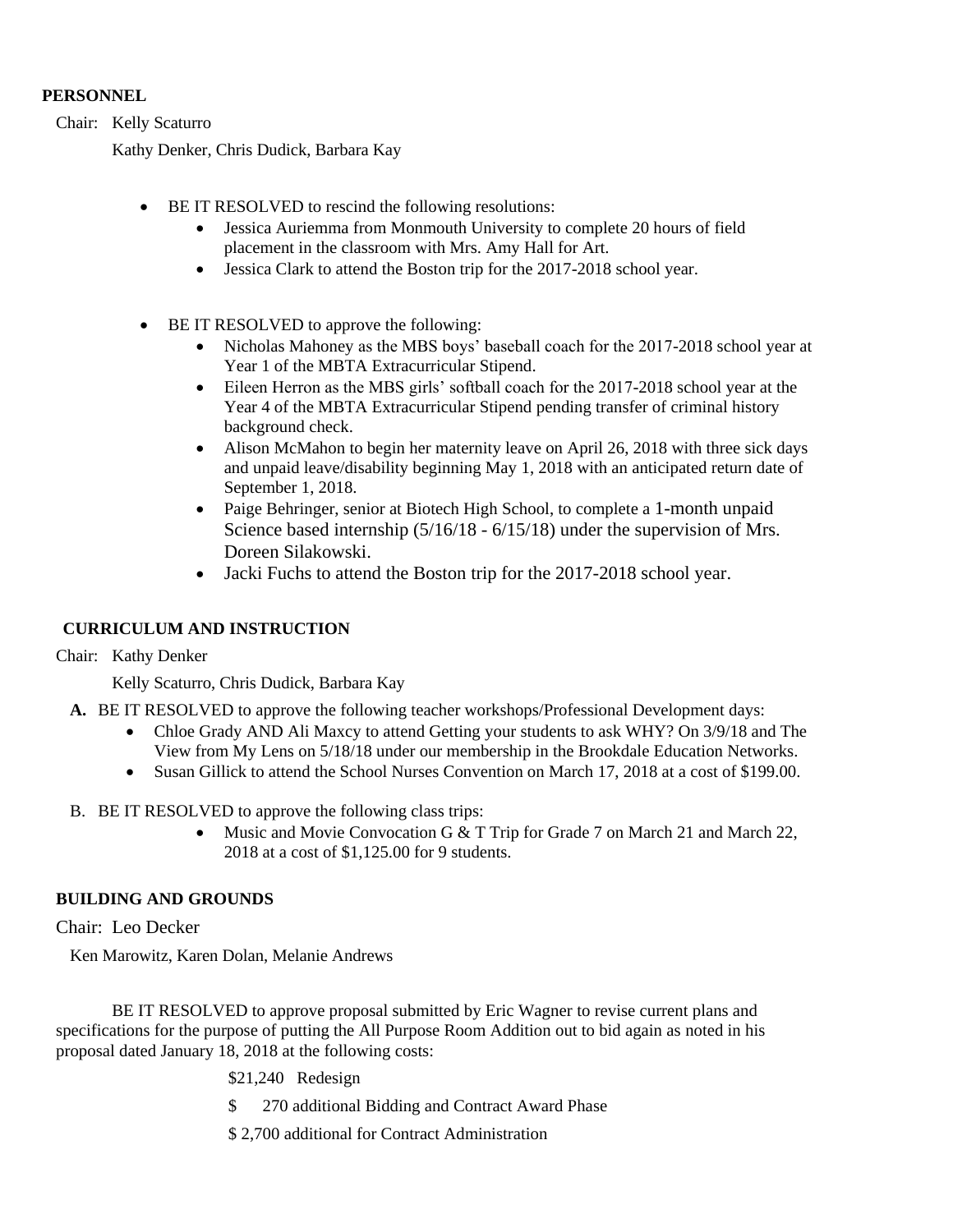BE IT RESOLVED to approve the following Building Use Application Forms**:** 

- Girls on the Run to use a classroom (or gym based on availability) for their meetings in inclement weather from March 26, 2018 – June 6, 2018 from 3 p.m. – 4:30 p.m.
- Kidz Art to hold sessions in the Kindergarten classroom at MBS on  $3/5$ ,  $3/12$ ,  $3/19$ ,  $3/26$ ,  $4/9$ , 4/16, 4/23, and 4/30/18 from 2:45 p.m. – 3:45 p.m.
- MB PTO to hold PTO Run registration on  $5/11$  from 5 p.m. 7 p.m. in the gym and use of facilities on  $5/12$  from 7 a.m.  $-11:30$  a.m. for the Run.

# **POLICY**

Chair: Christopher Dudick

BE IT RESOLVED to approve the second read of the following:

P 0169.02 - Board Member Use of Social Networks

P 3437 & P 4437 - Military Leave

R 7101 - Educational Adequacy of Capital Projects

P 7425 - Lead testing of water in Schools

P 7440 & R 7440 - School District Security

P 7441 & R7441 - Electronic Surveillance in School Buildings and on School Grounds

P 9242 - Use of electronic Signatures

## **GENERAL ITEMS**

- BE IT RESOLVED to approve the baseball/softball schedules for the 17-18 school year:
- MB School Baseball Season 2018

| 3/27 | <b>Tinton Falls</b> | Away |
|------|---------------------|------|
| 4/10 | Oceanport           | Home |
| 4/13 | Eatontown           | Away |
| 4/17 | Fair Haven          | Away |
| 4/19 | West Long Branch    | Home |
| 4/24 | Little Silver       | Home |
| 5/1  | Forrestdale         | Home |
| 5/3  | Oceanport           | Away |
| 5/7  | West Long Branch    | Away |
| 5/9  | Shrewsbury          | Home |

MB School Softball Season 2018

| 3/28 | Shrewsbury           | Away |
|------|----------------------|------|
| 4/12 | <b>Little Silver</b> | Away |
| 4/16 | <b>Tinton Falls</b>  | Home |
| 4/19 | Shrewsbury           | Home |